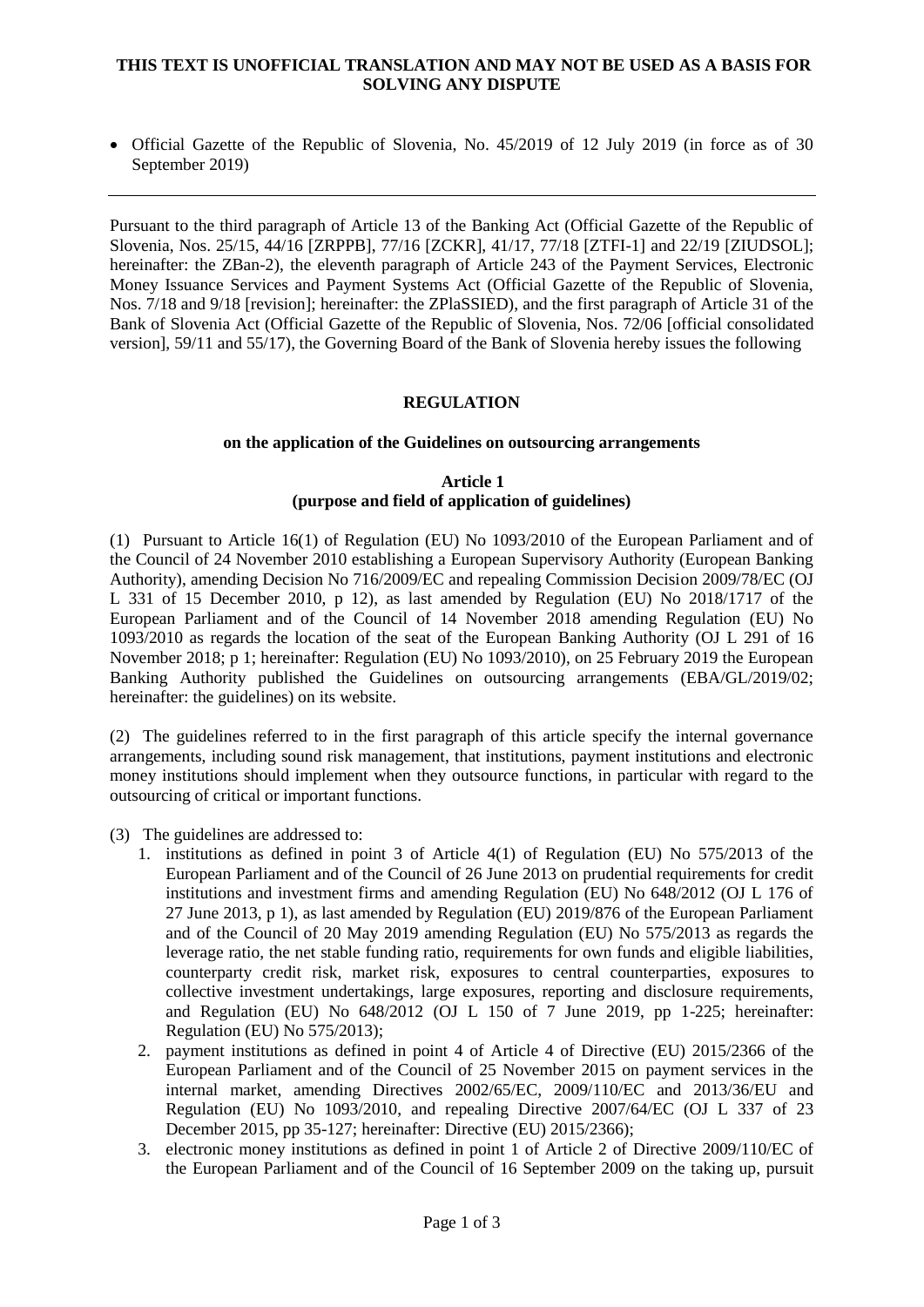# **THIS TEXT IS UNOFFICIAL TRANSLATION AND MAY NOT BE USED AS A BASIS FOR SOLVING ANY DISPUTE**

and prudential supervision of the business of electronic money institutions amending Directives 2005/60/EC and 2006/48/EC and repealing Directive 2000/46/EC (OJ L 267 of 10 October 2009, pp 7-17), as last amended by Directive (EU) 2015/2366; and

4. competent authorities as defined in point 40 of Article 4(1) of Regulation (EU) No 575/2013.

## **Article 2**

### **(content of regulation and scope of application of guidelines)**

- (1) By virtue of this regulation the Bank of Slovenia sets out the application of the guidelines to:
	- 1. banks and savings banks that in accordance with the ZBan-2 have obtained an authorisation to provide banking services in the Republic of Slovenia (hereinafter: banks);
	- 2. payment institutions that in accordance with the ZPlaSSIED have obtained an authorisation to provide payment services as a payment institution;
	- 3. electronic money institutions that in accordance with the ZPlaSSIED have obtained an authorisation to provide electronic money issuance services as an electronic money institution; and
	- 4. the Bank of Slovenia, when in accordance with the ZBan-2 and the ZPlaSSIED in its role as the competent authority it is exercising supervisory powers and tasks over banks referred to in point 1 of this paragraph, payment institutions referred to in point 2 of this paragraph and electronic money institutions referred to in point 3 of this paragraph.

(2) Banks referred to in point 1 of the first paragraph of this article shall take full account of the provisions of the guidelines in the parts addressed to banks.

(3) Payment institutions referred to in point 2 of the first paragraph of this article shall take full account of the provisions of the guidelines in the parts addressed to payment institutions.

(4) Electronic money institutions referred to in point 3 of the first paragraph of this article shall take full account of the provisions of the guidelines in the parts addressed to electronic money institutions.

(5) In exercising its supervisory powers and tasks in accordance with the ZBan-2, the ZPlaSSIED and Regulation (EU) No 575/2013, the Bank of Slovenia shall take full account of the provisions of the guidelines in the parts relating to the exercise of the powers and tasks of the competent authority.

## **Article 3 (repeal of previous regulation)**

On the day that this regulation enters into force, the Regulation on the application of the Recommendations on outsourcing to cloud service providers (Official Gazette of the Republic of Slovenia, No. 37/18) shall cease to be in force.

### **Article 4 (entry into force)**

This regulation shall enter into force on the day after its publication in the Official Gazette of the Republic of Slovenia, and shall begin to be applied on 30 September 2019.

Ljubljana, 4 July 2019

Boštjan Vasle President,